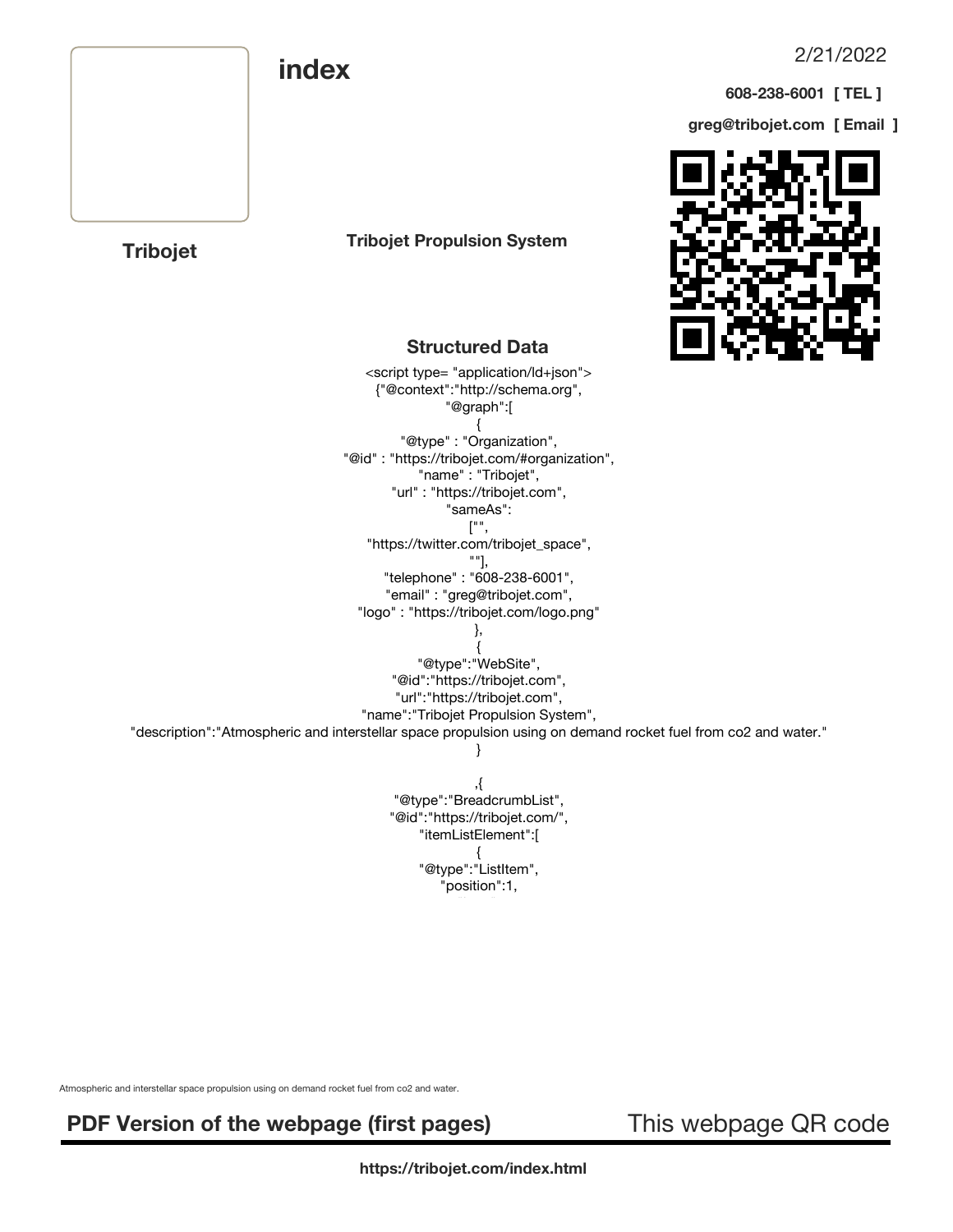## **Tribojet**

The goal of Tribojet is to deploy a propulsion system which works in Earth atmospheric conditions, as well as interstellar space applications. Current development fuels are liquid CO2 and water.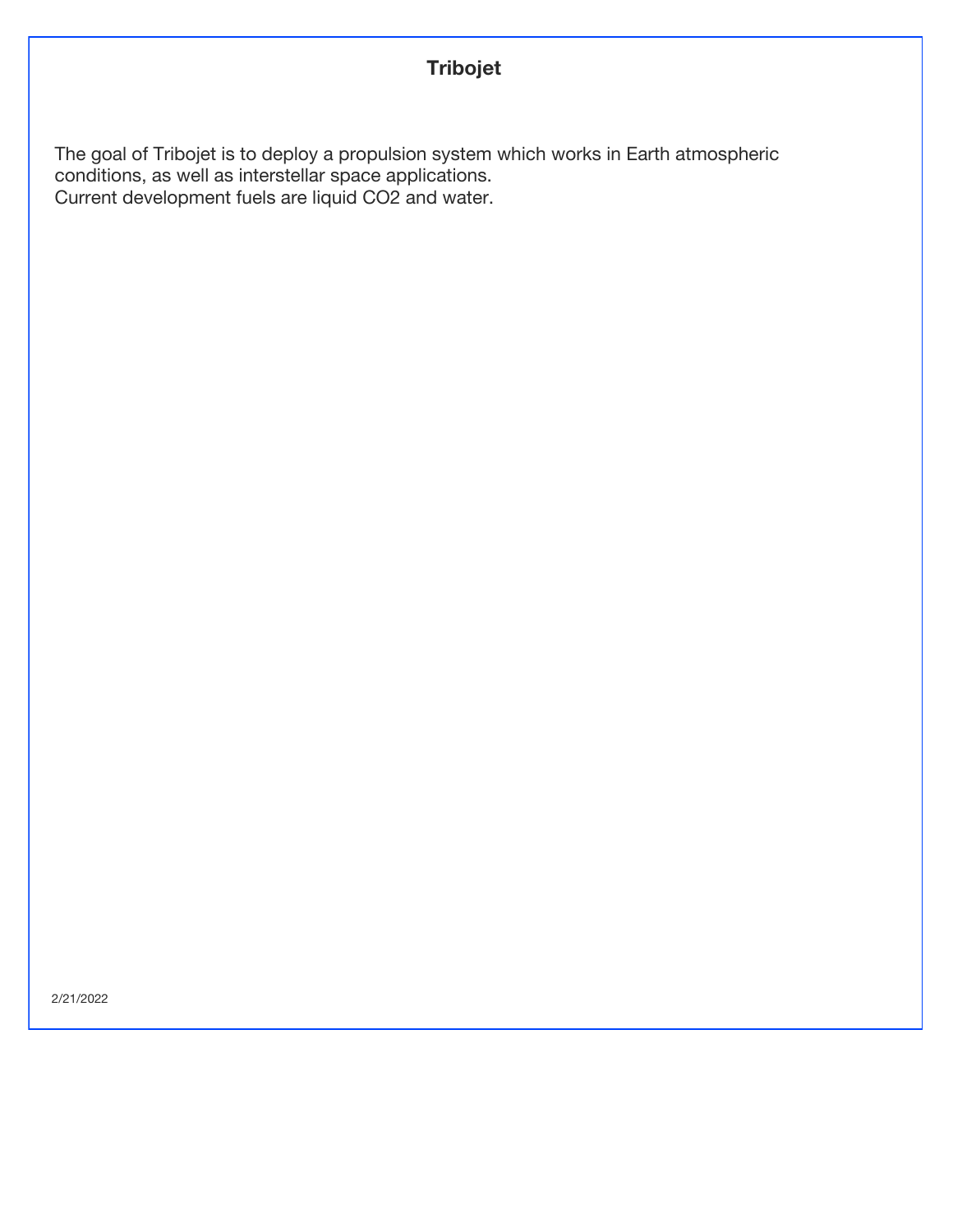## **Turbine**

One example of our development projects was a metal 3D printed counter rotating turbine and turbopump.

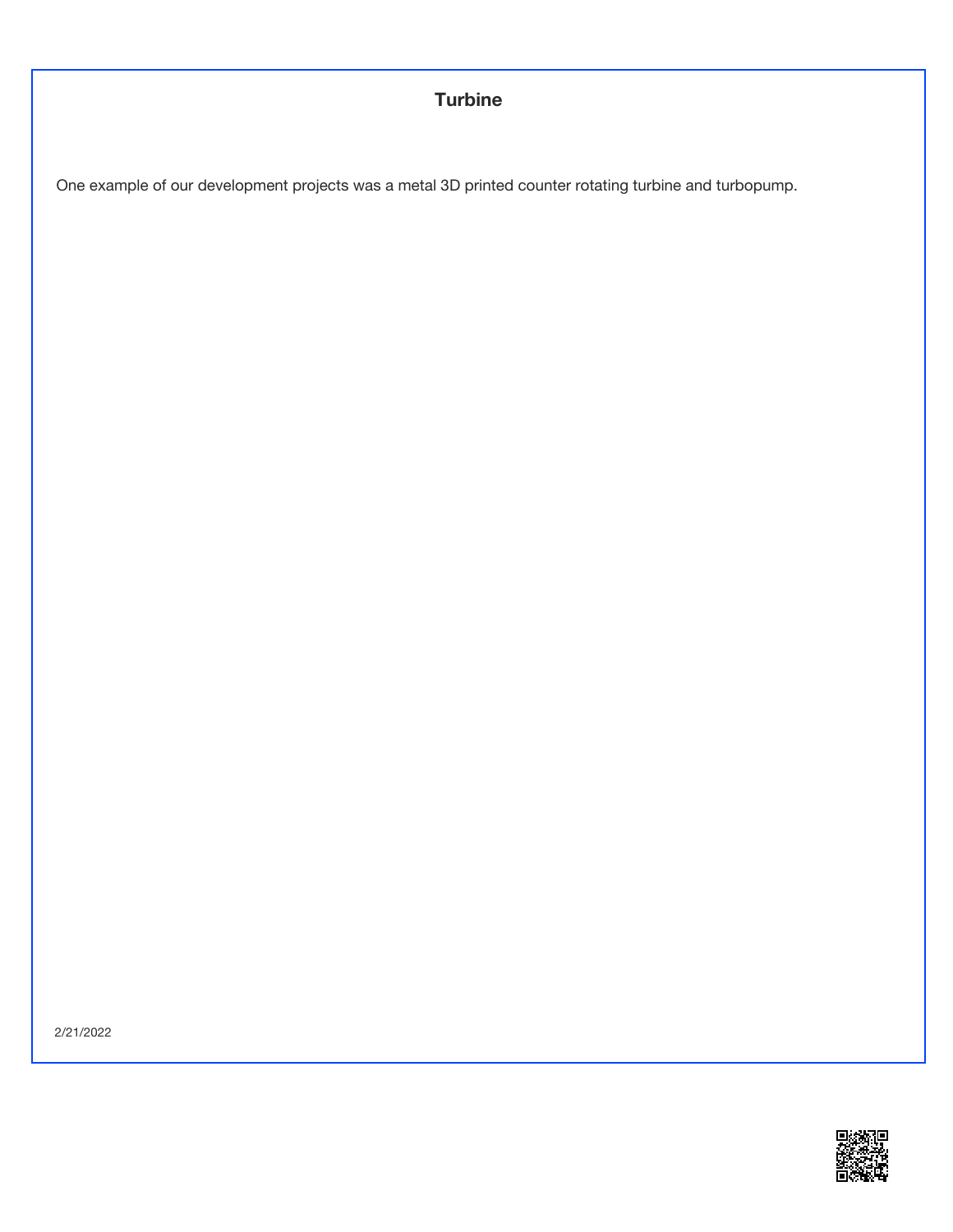### **Closed Loop CO2 Turbine**

This is one of our testing platforms to develop a closed loop CO2 turbine and plasma generator. There are many concepts at play, including generating plasma, or just electricity for Earth atmospheric applications, like drones or aircraft.

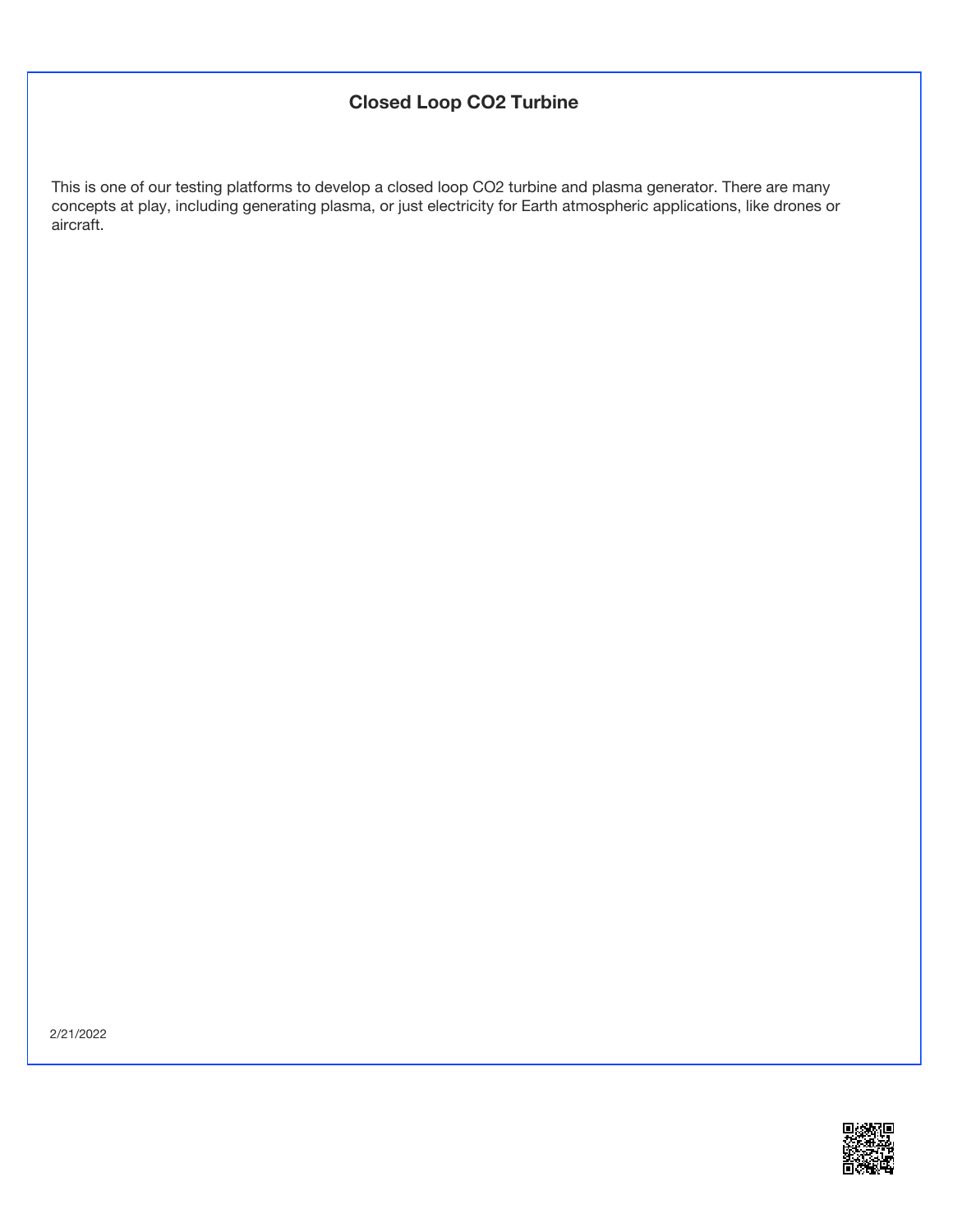#### **TriboJet Module Legend**

General flowchart of the Tribojet turbine and modules which are connected by magnetic drive. Heat required: greater than 304.13K, 31C, or 88F.

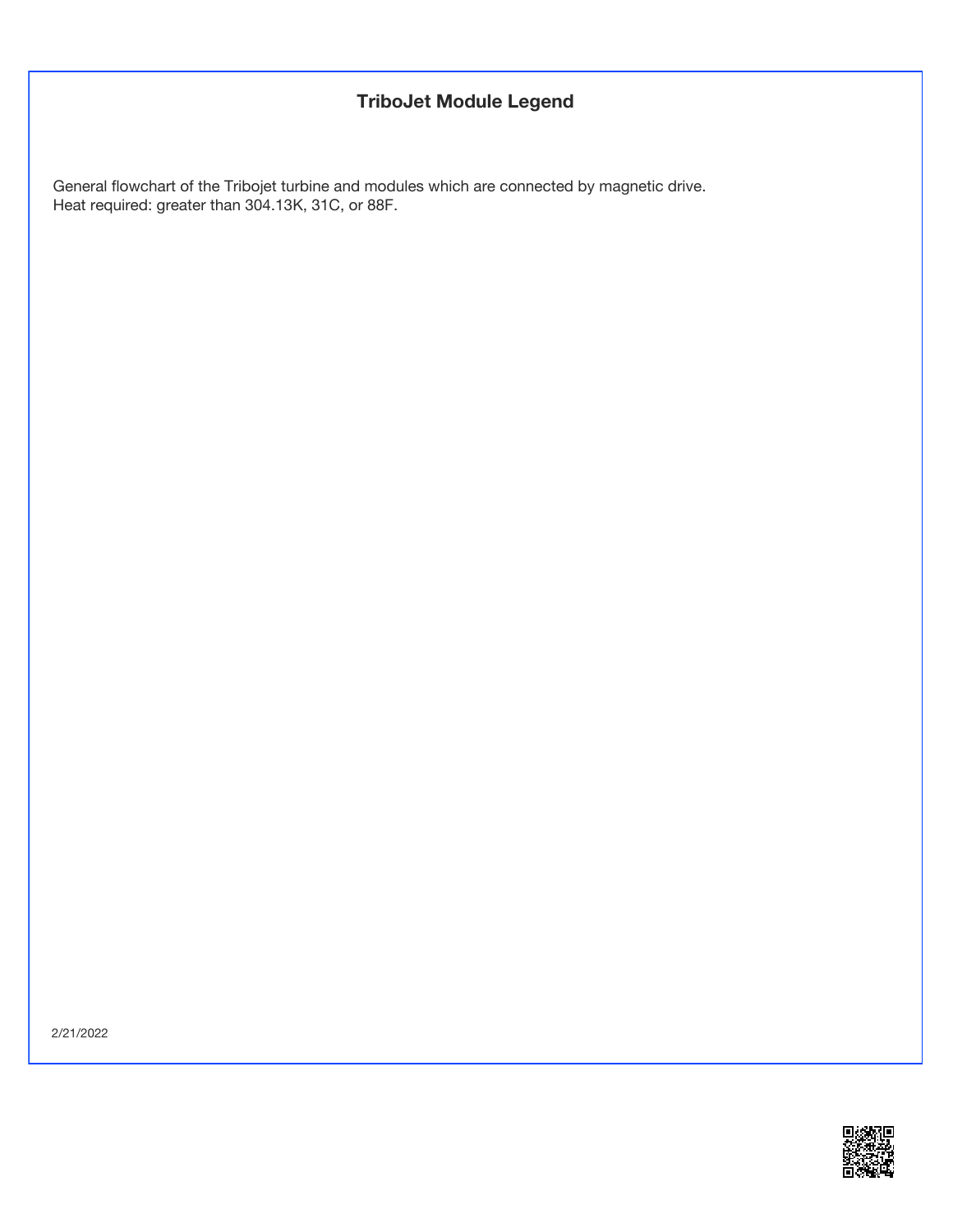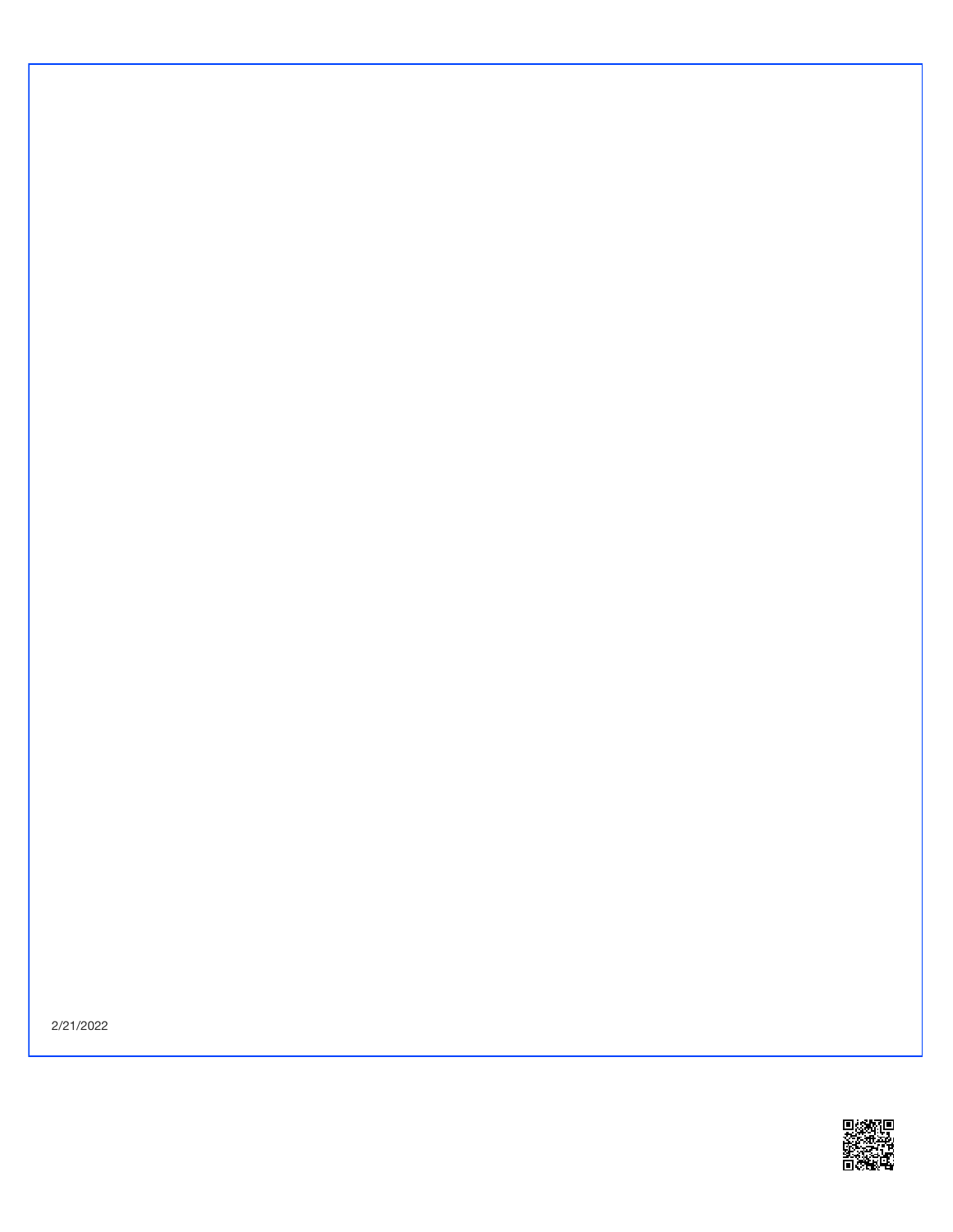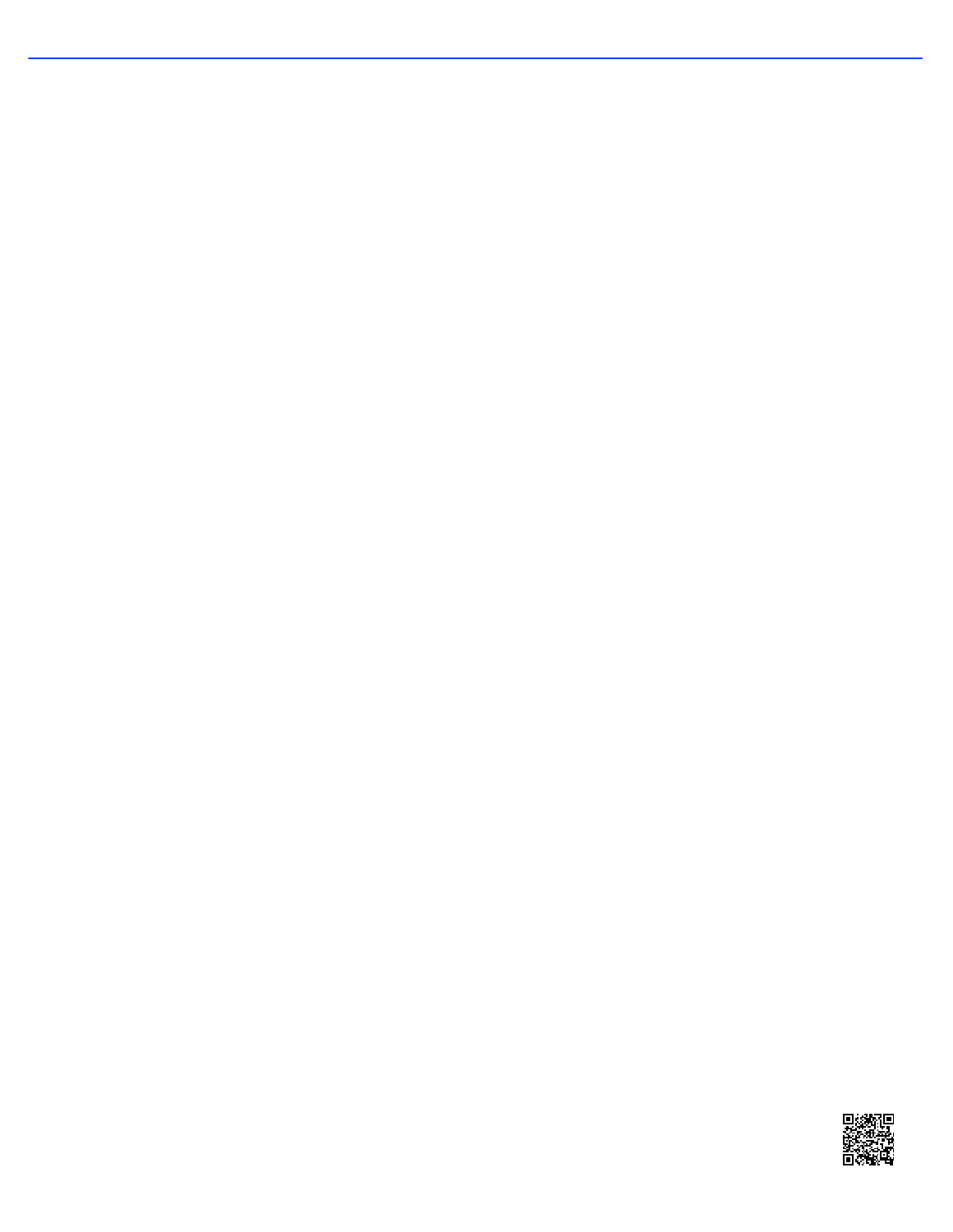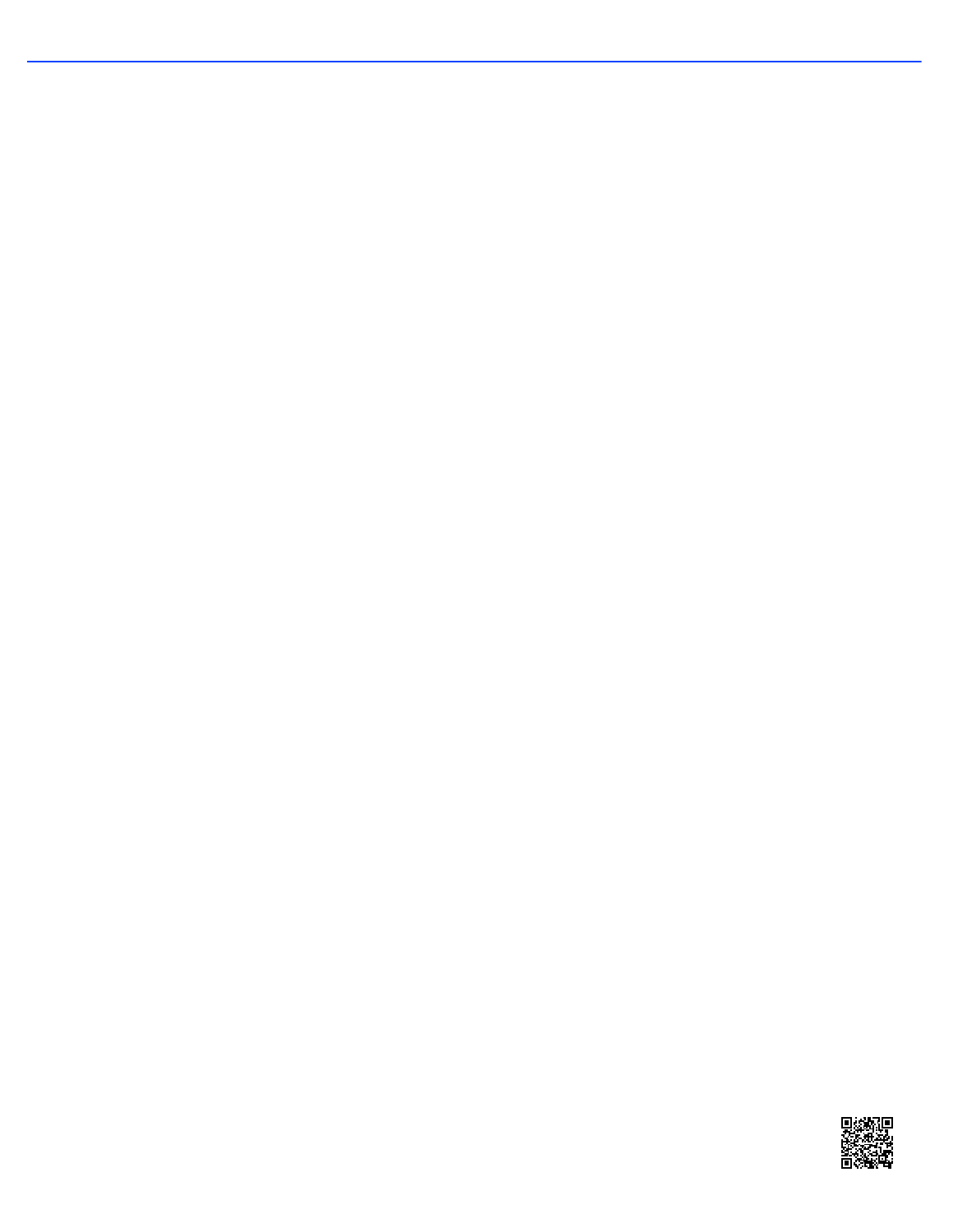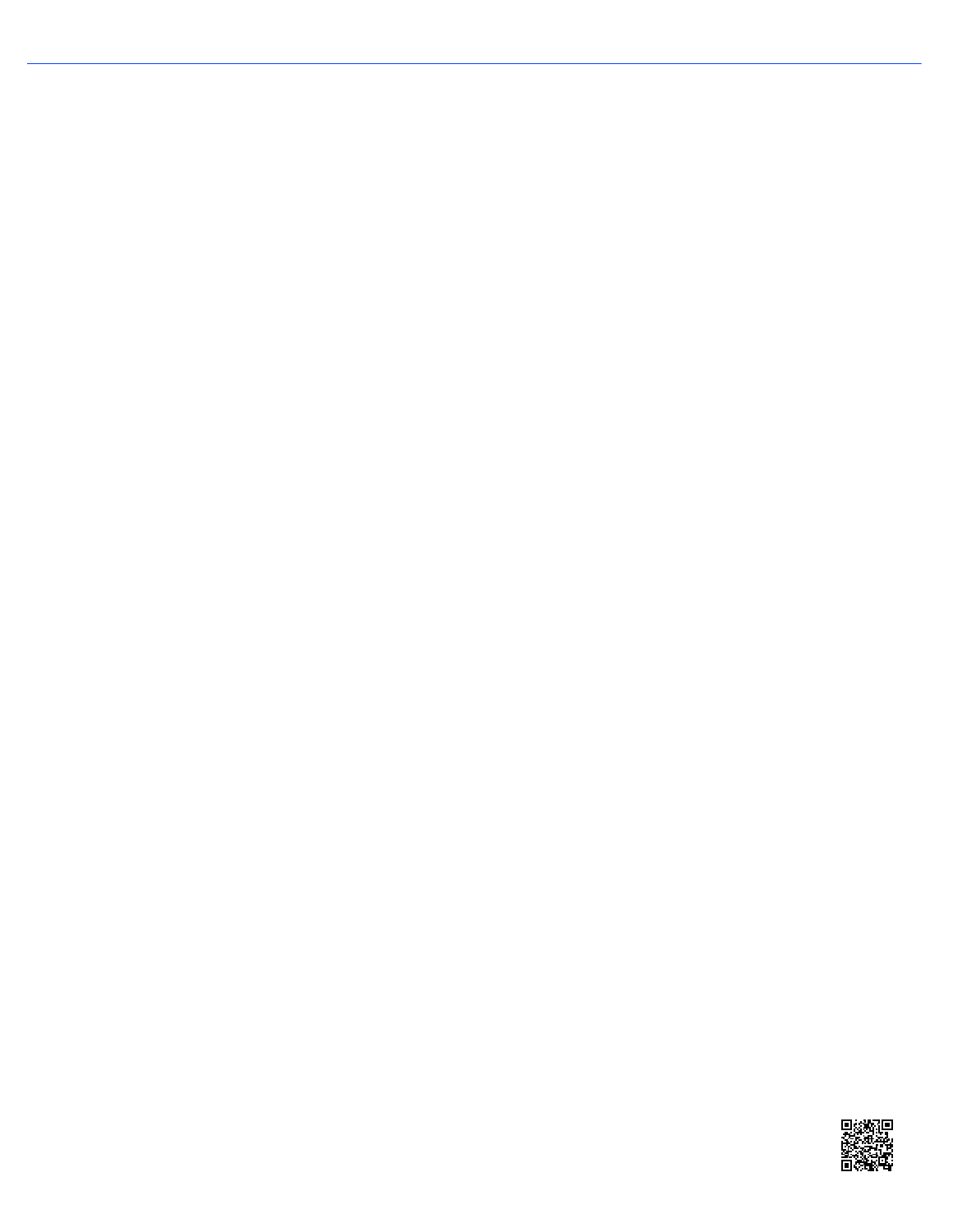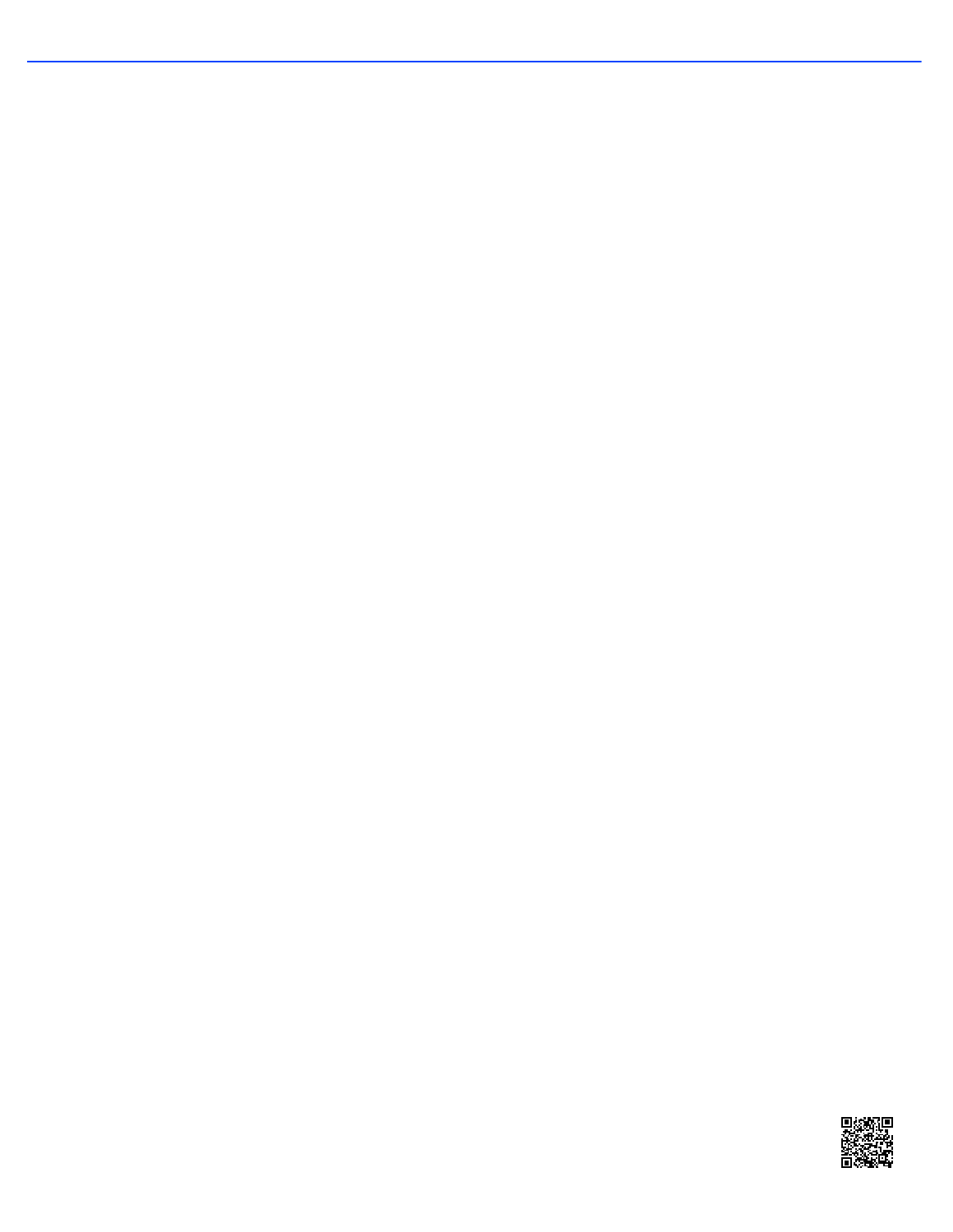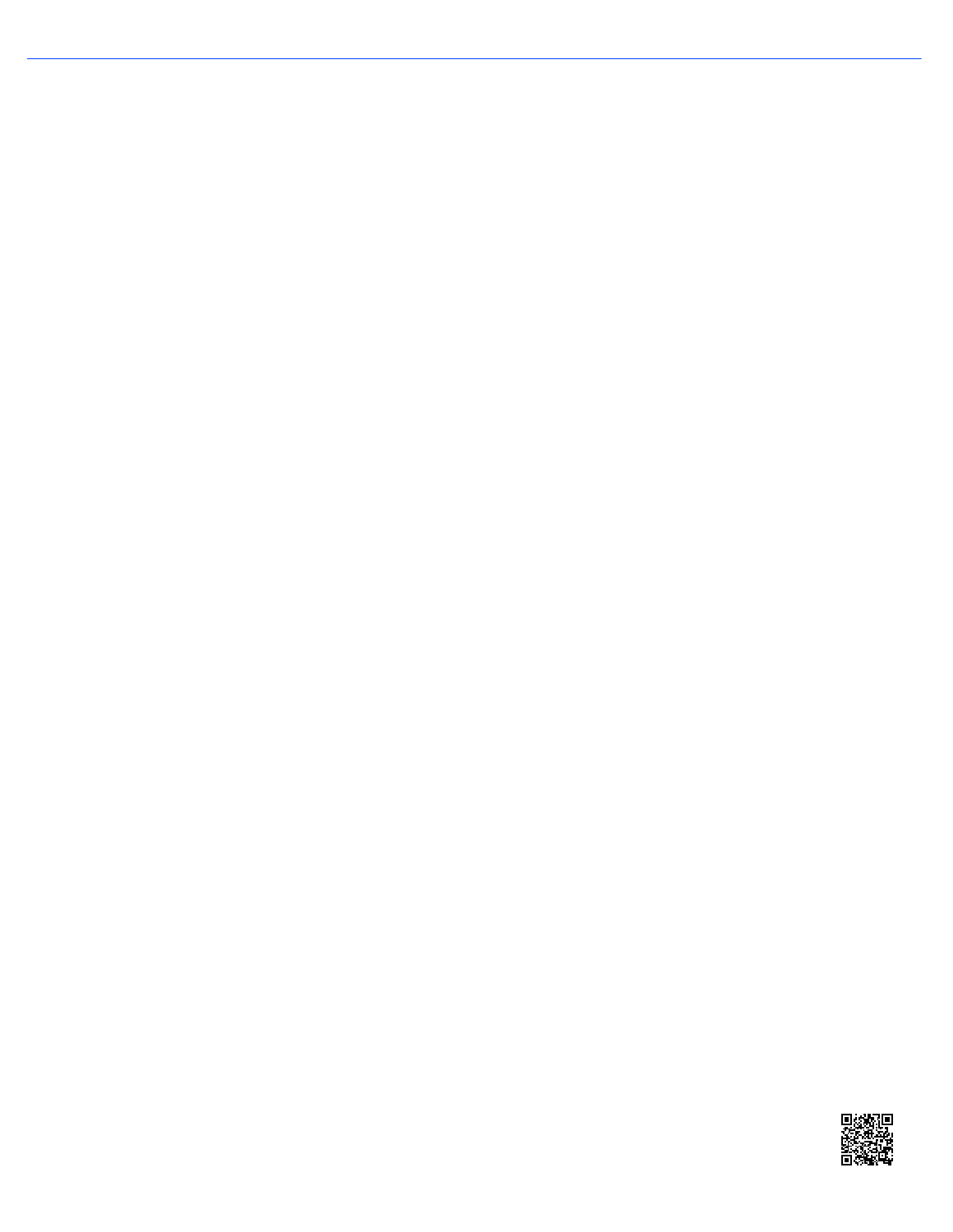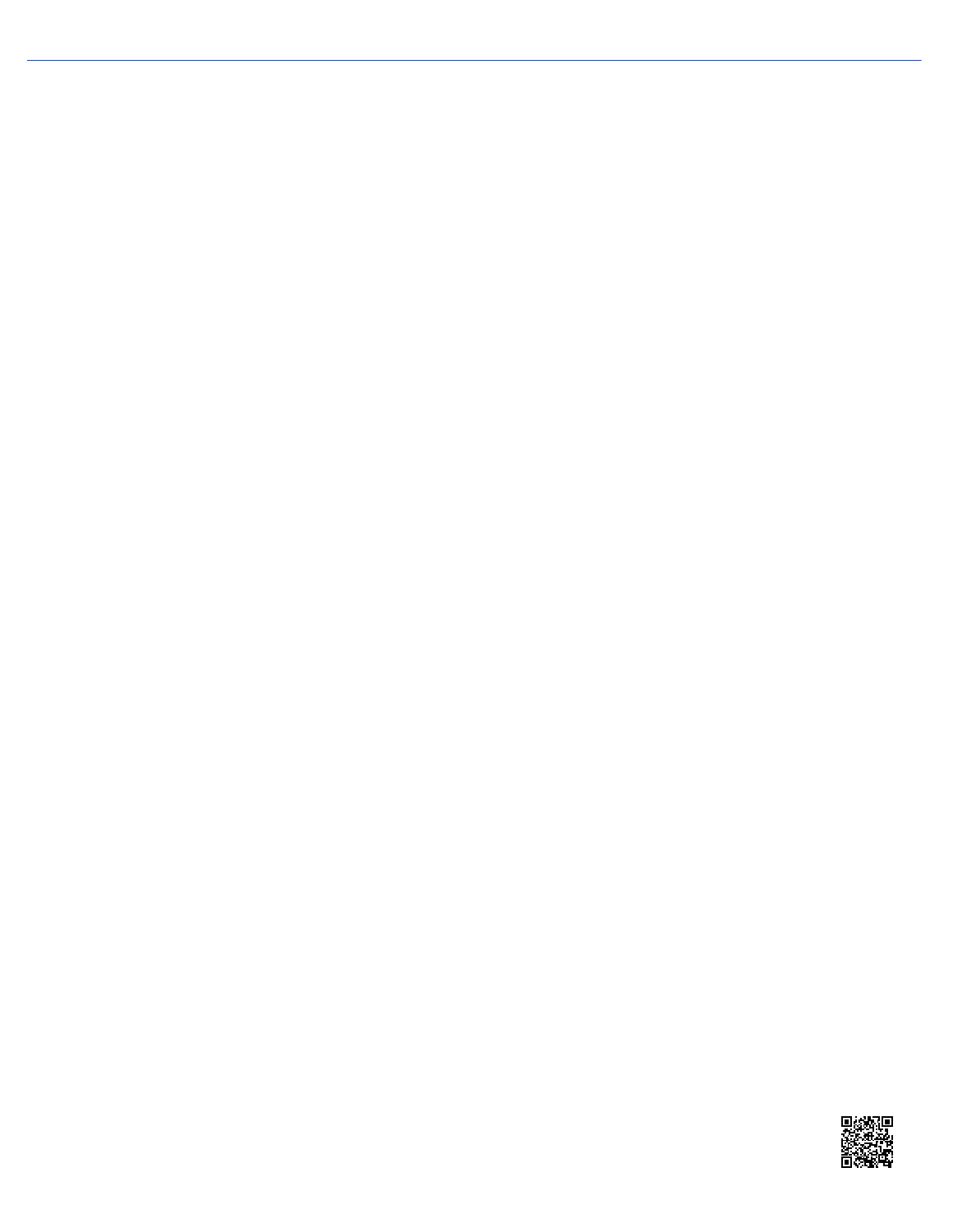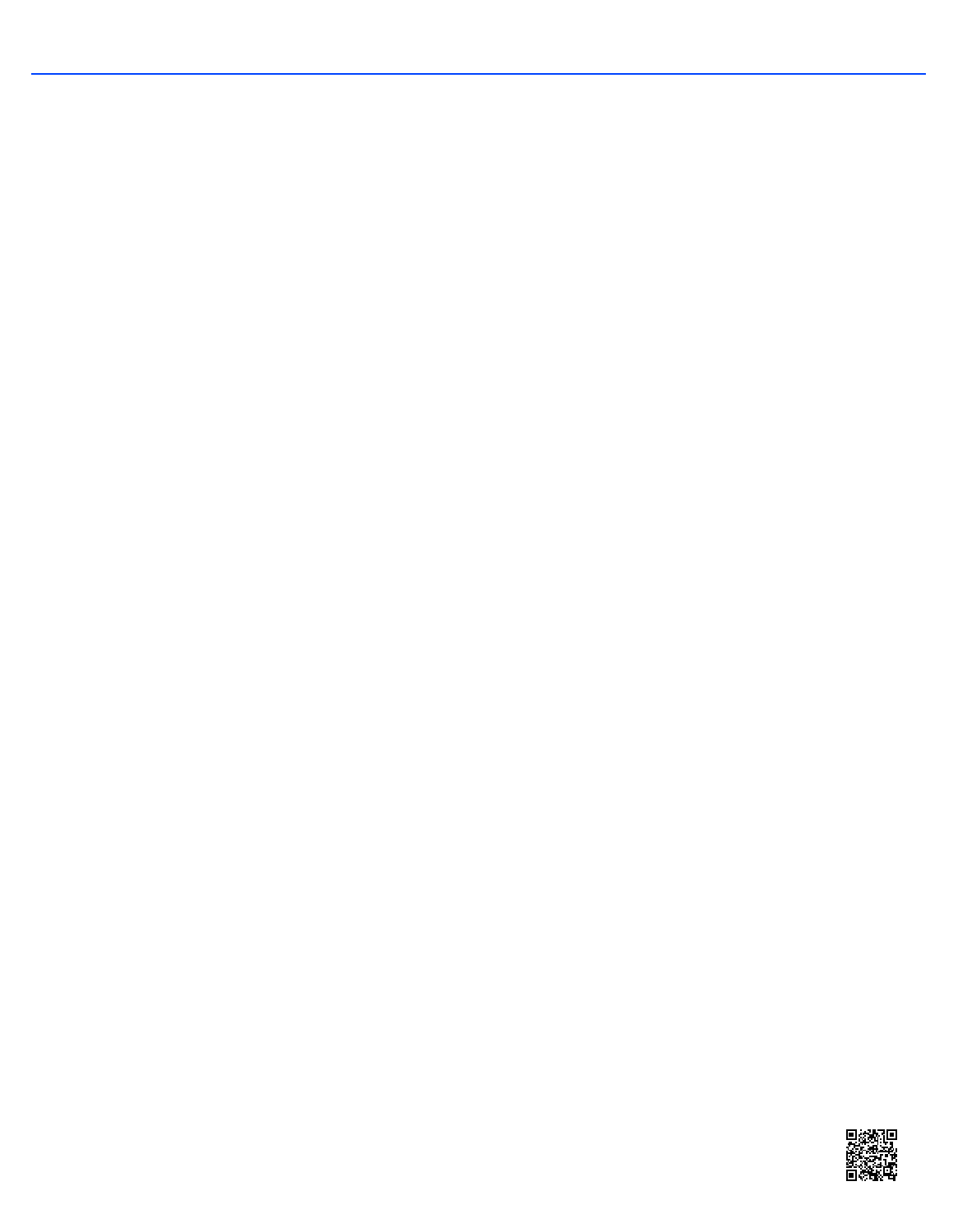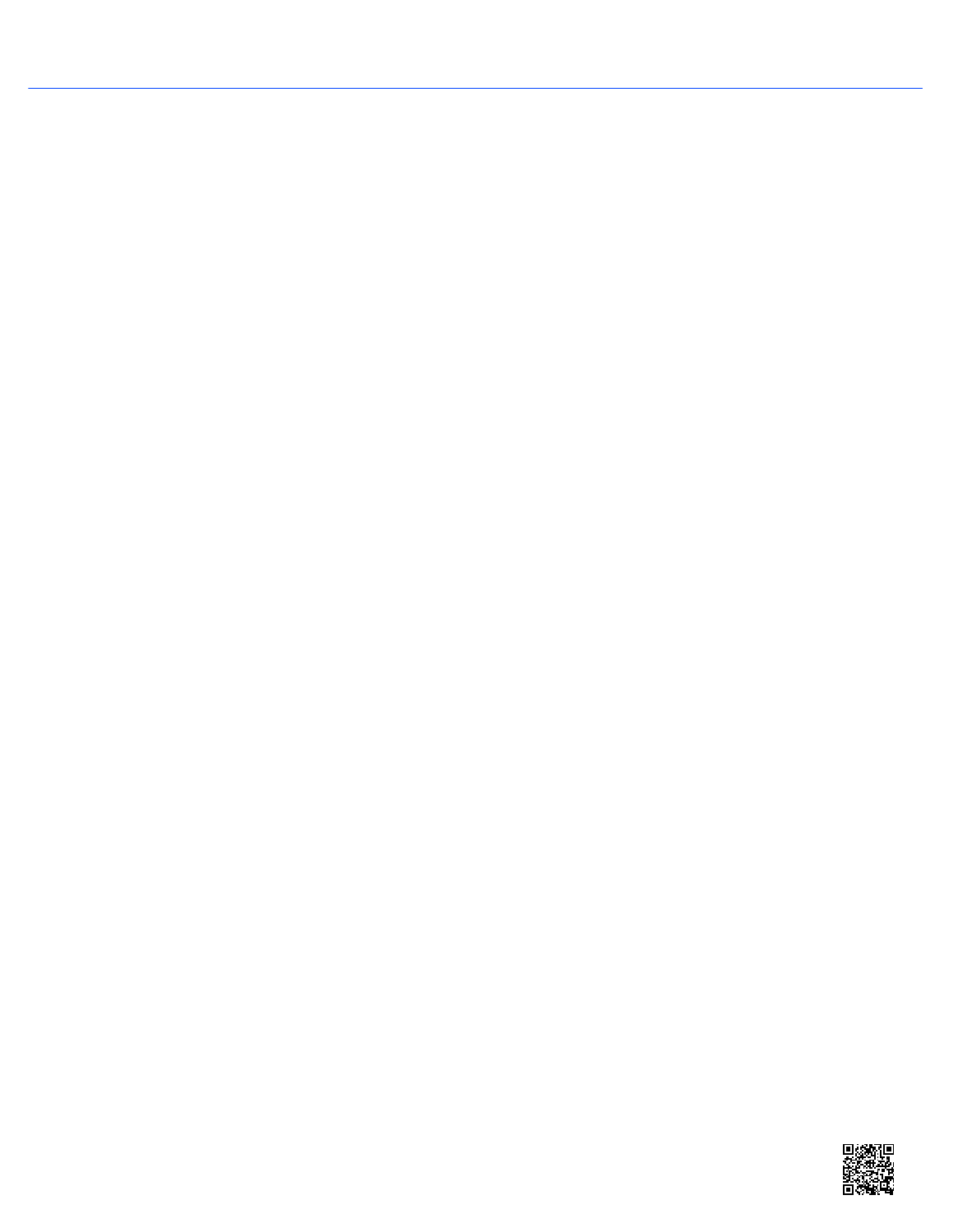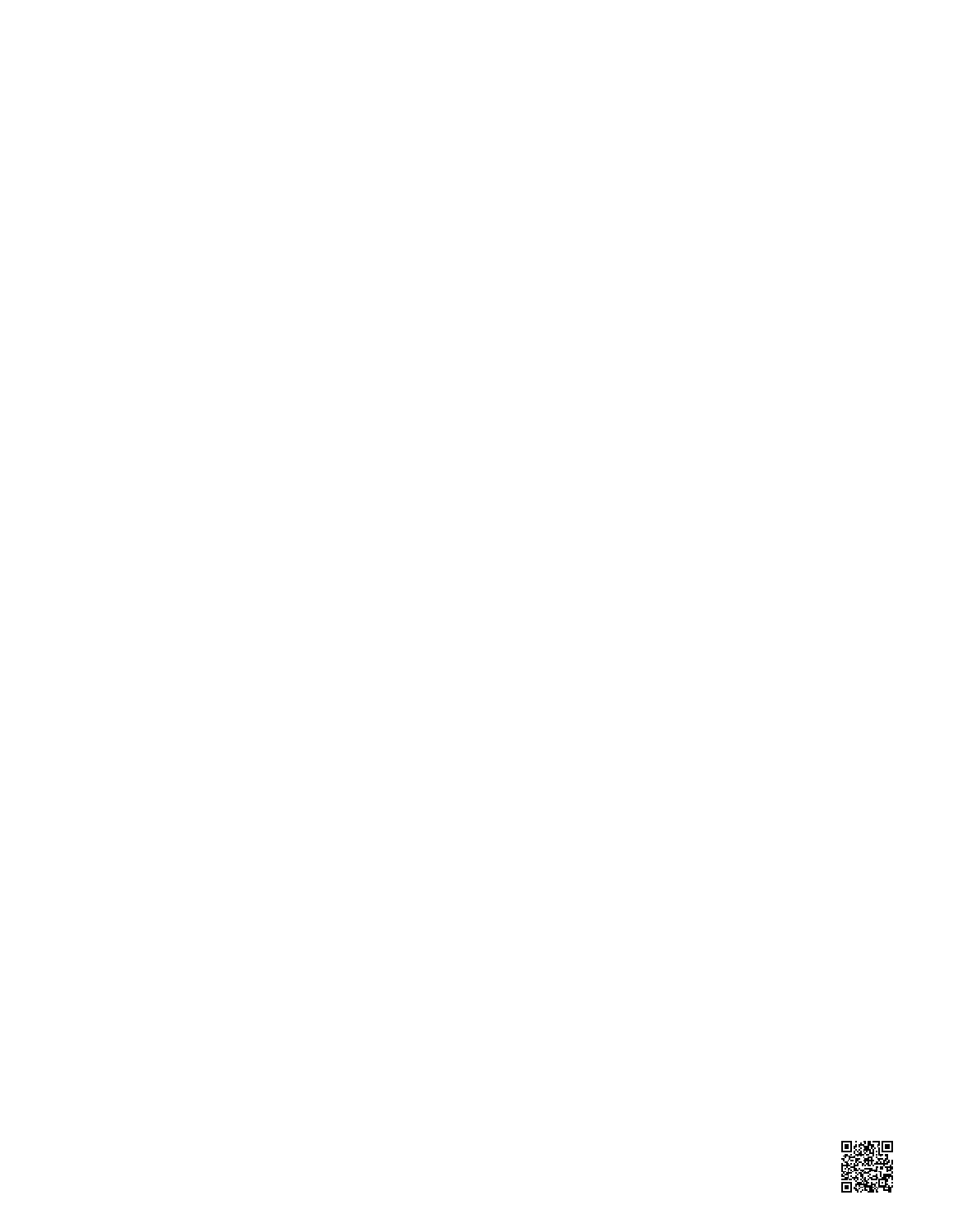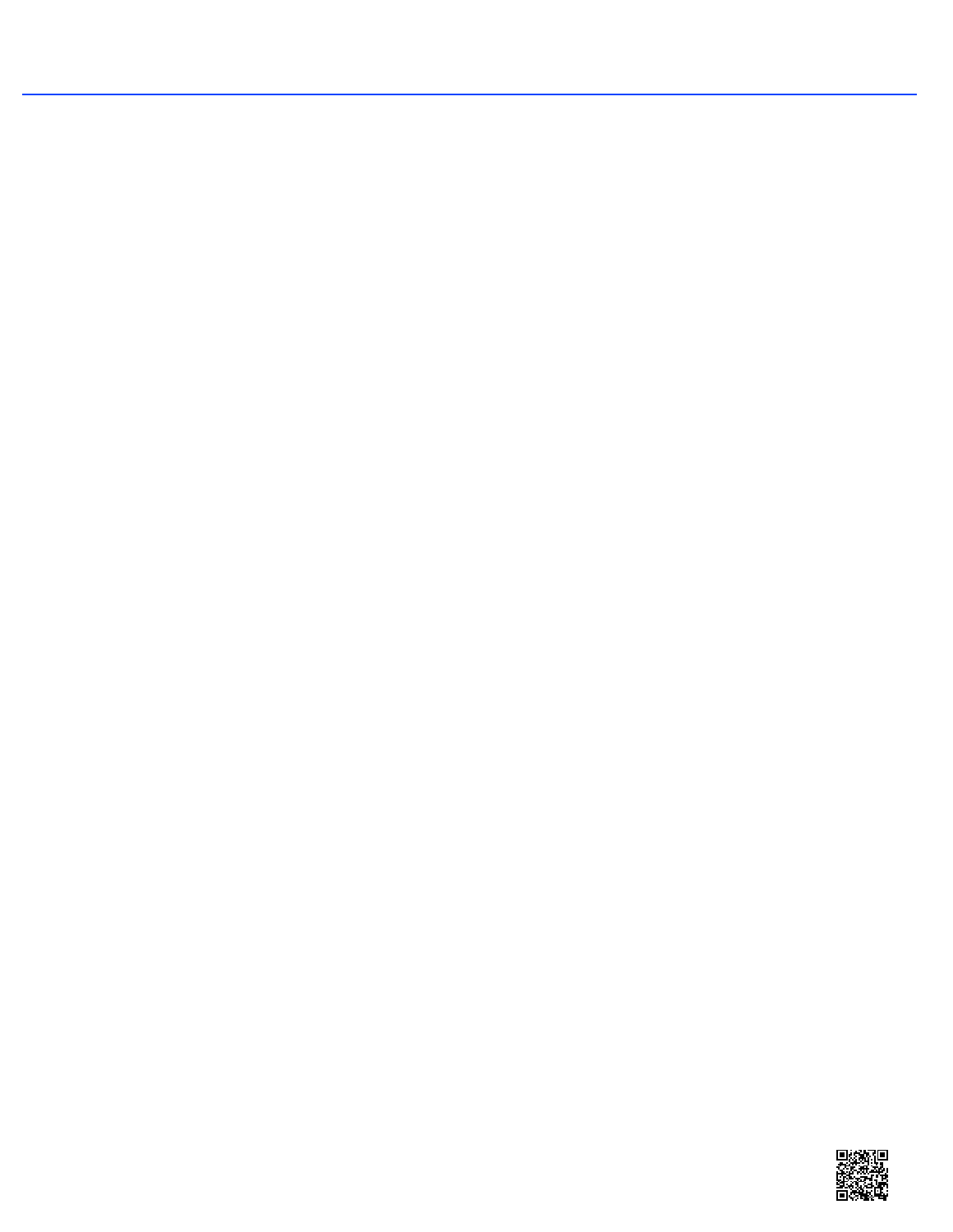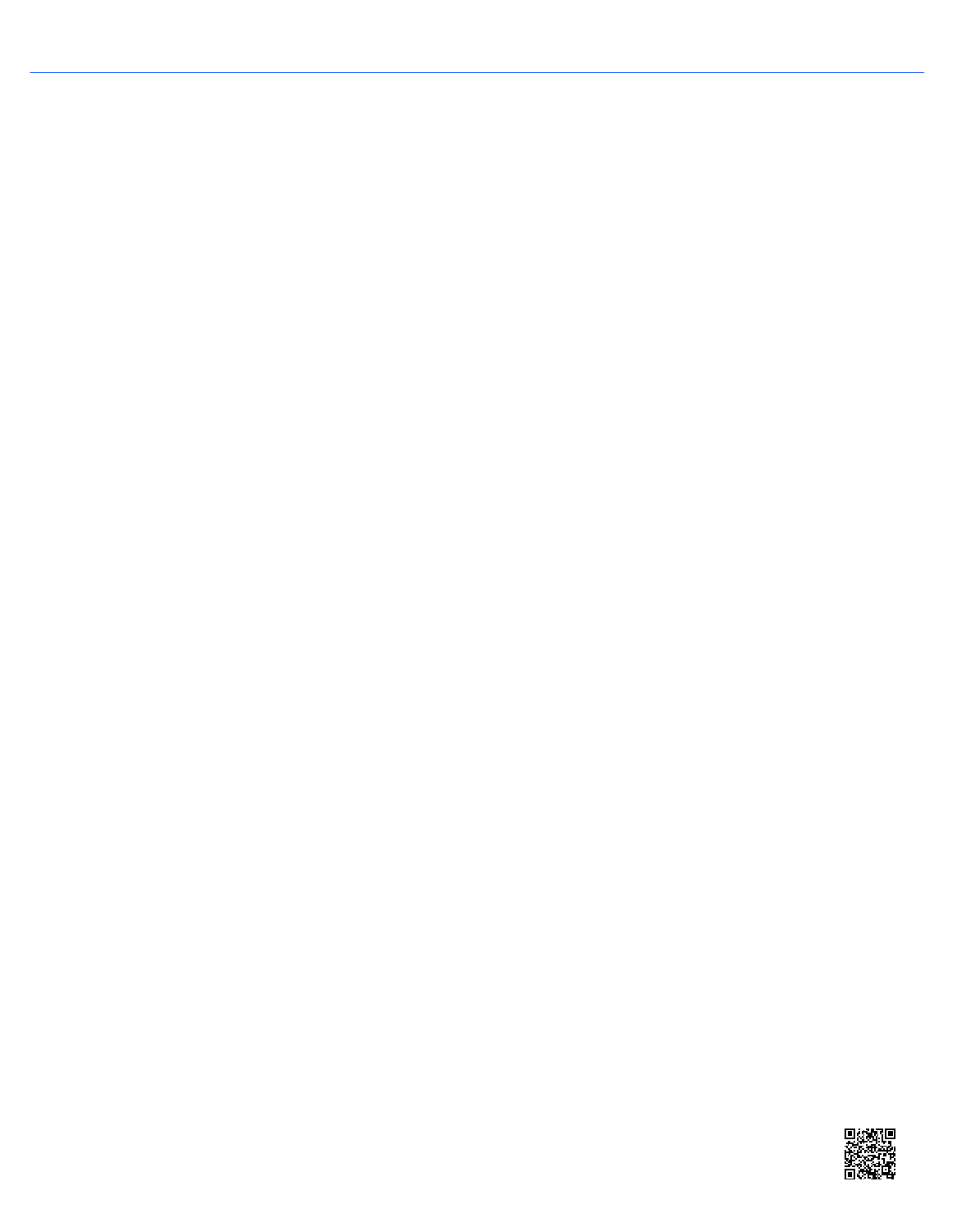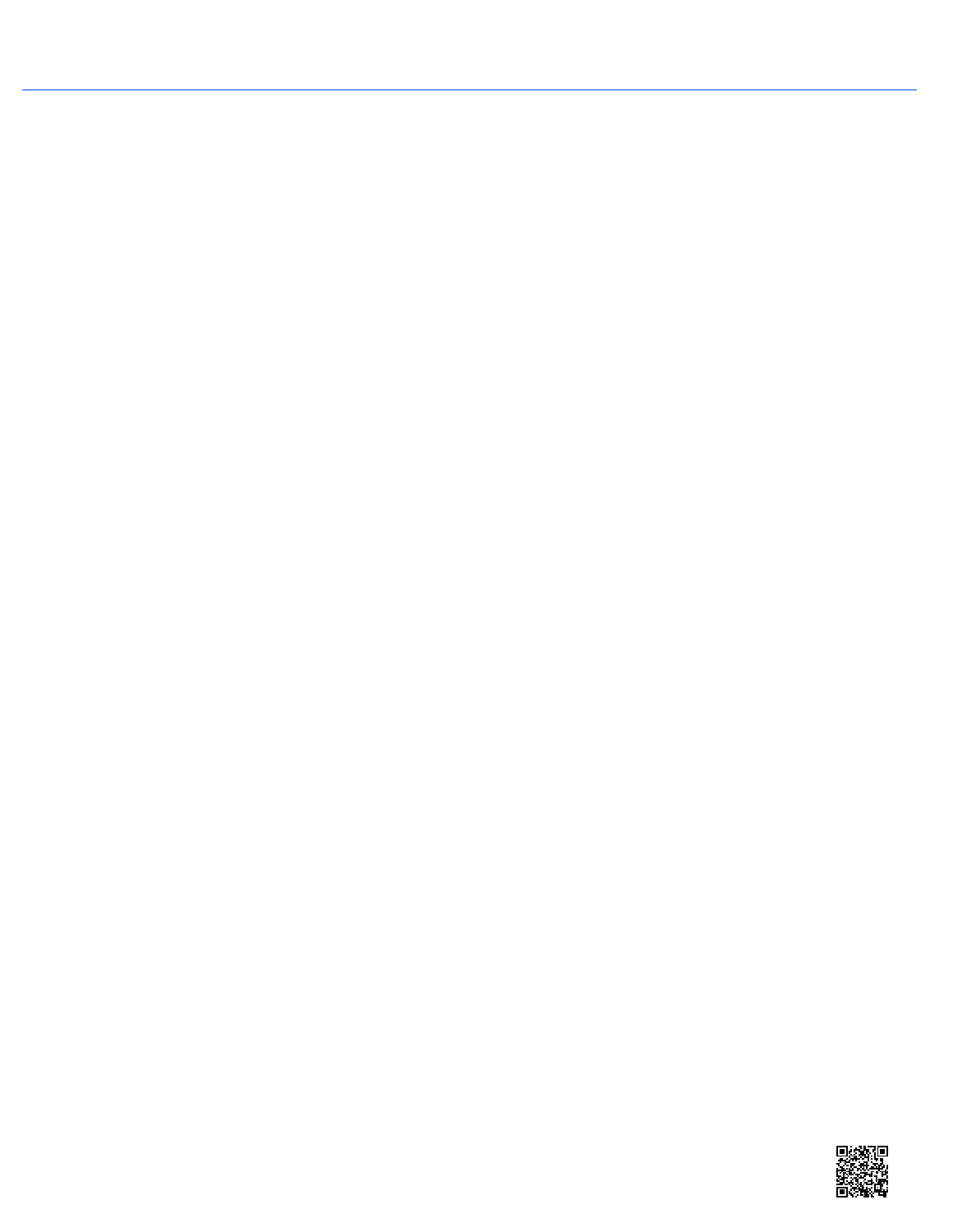